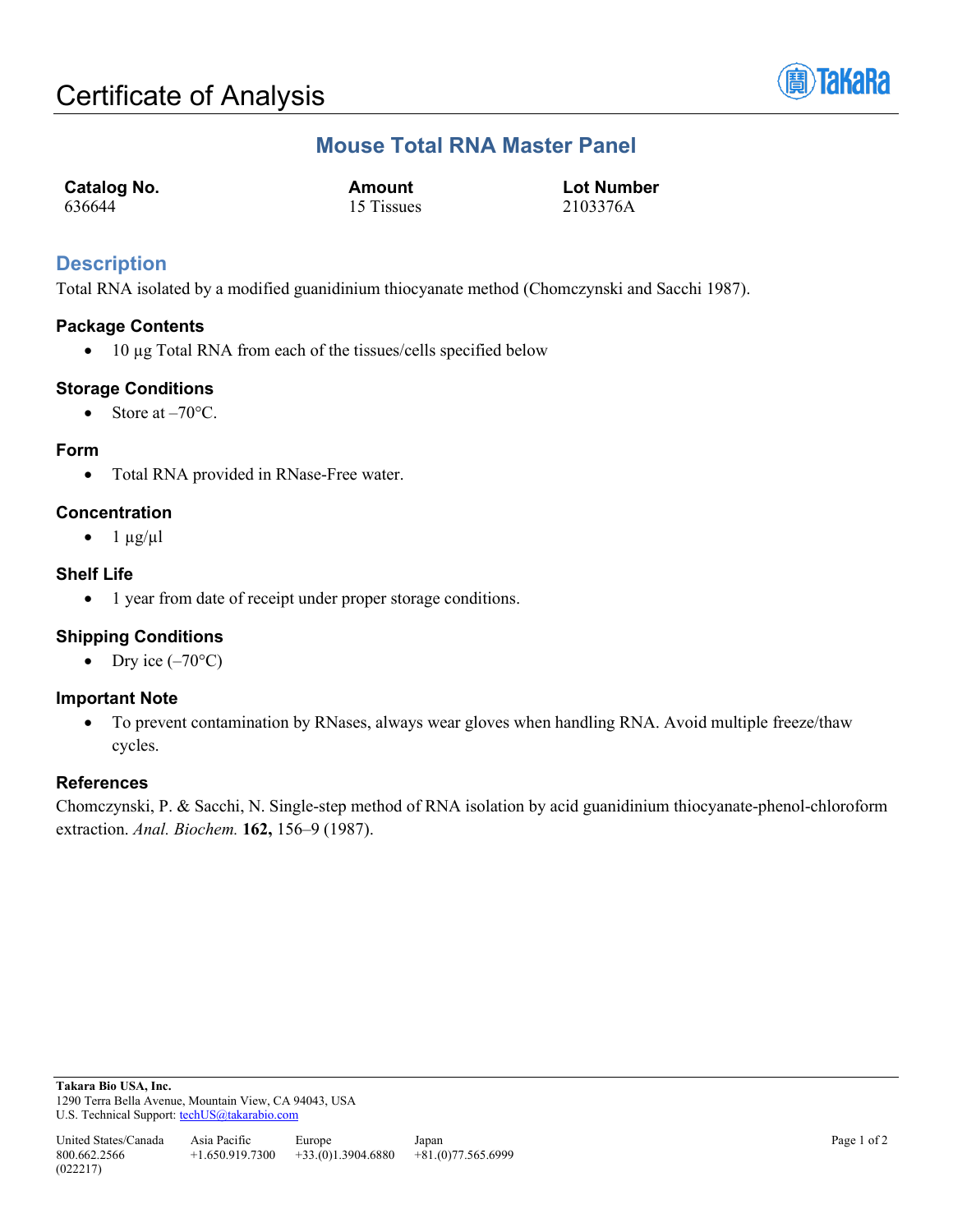# Certificate of Analysis Cat. No. 636644

Mouse Total RNA Master Panel

#### **Tissue Sources**

#### **Tissue Source**

| 11-day Embryo  | Pooled from 300 male/female Webster mice.                                    |
|----------------|------------------------------------------------------------------------------|
| 15-day Embryo  | Pooled from 400 male/female Webster mice.                                    |
| 17-day Embryo  | Pooled from 200 male/female Webster mice.                                    |
| Brain          | Pooled from 34 male BALB/c mice; ages: 10 weeks.                             |
| Eye, whole     | Pooled from 800 female BALB/c mice; ages: 9-12 weeks.                        |
| Heart          | Pooled from 560 male BALB/c mice; ages: 8-12 weeks.                          |
| Kidney         | Pooled from an unspecified amount of male/female BALB/c mice; ages: 6 weeks. |
| Liver          | Pooled from 69 male BALB/c mice; ages: 8-12 weeks.                           |
| Lung           | Pooled from an unspecified amount of male/female BALB/c mice; ages: 8 weeks. |
| Salivary Gland | Pooled from 200 male/female BALB/c mice; ages: 6-10 weeks.                   |
| Smooth Muscle  | Pooled from 200 male/female BALB/c mice; ages: 8 weeks.                      |
| Spinal Cord    | Pooled from 160 male BALB/c mice; ages: 9.5-11.5 weeks.                      |
| Spleen         | Pooled from 200 male/female BALB/c mice; ages: 8-12 weeks.                   |
| Stomach        | Pooled from 60 male BALB/c mice; ages: 8-12 weeks.                           |
| Testis         | Pooled from 200 male BALB/c mice; ages: 8-12 weeks.                          |

## **Quality Control Data**

Each total RNA lot included in the panel was individually analyzed by one of the following methods:

- Capillary electrophoresis (CE) using an Agilent 2100 Bioanalyzer, or
- Denaturing formaldehyde agarose gel electrophoresis

#### **Agilent 2100 Bioanalyzer method and criteria:**

For samples tested by this method: Each individual lot of total RNA was analyzed by capillary electrophoresis (CE) using an Agilent 2100 Bioanalyzer. RNA concentration and purity were evaluated by UV spectrophotometry. Both the area ratio of the 28S/18S rRNA peaks, and the proportion (relative percentage) of these two peaks area to the total area under the electropherogram provide reliable quantitative estimates of RNA integrity. For both of these criteria, this sample meets or exceeds our standards for high-quality total RNA.

#### **Denaturing formaldehyde gel method and criteria:**

For samples tested by this method: After electrophoresis on a denaturing formaldehyde gel, each individual lot of RNA was found to have distinct 28S and 18S ribosomal bands. RNA concentration and purity were evaluated by UV spectrophotometry.

It is certified that this product meets the above specifications, as reviewed and approved by the Quality Department.